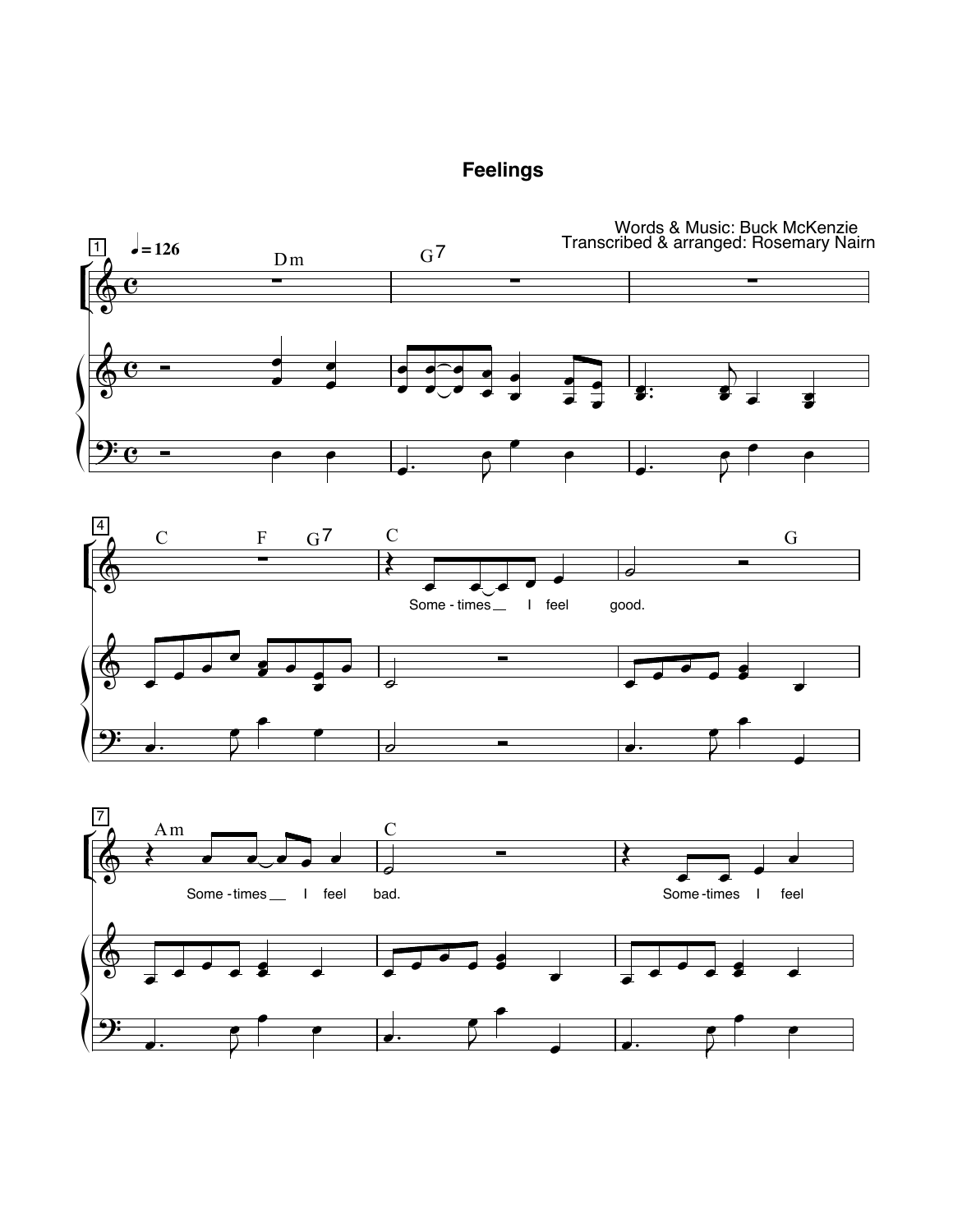



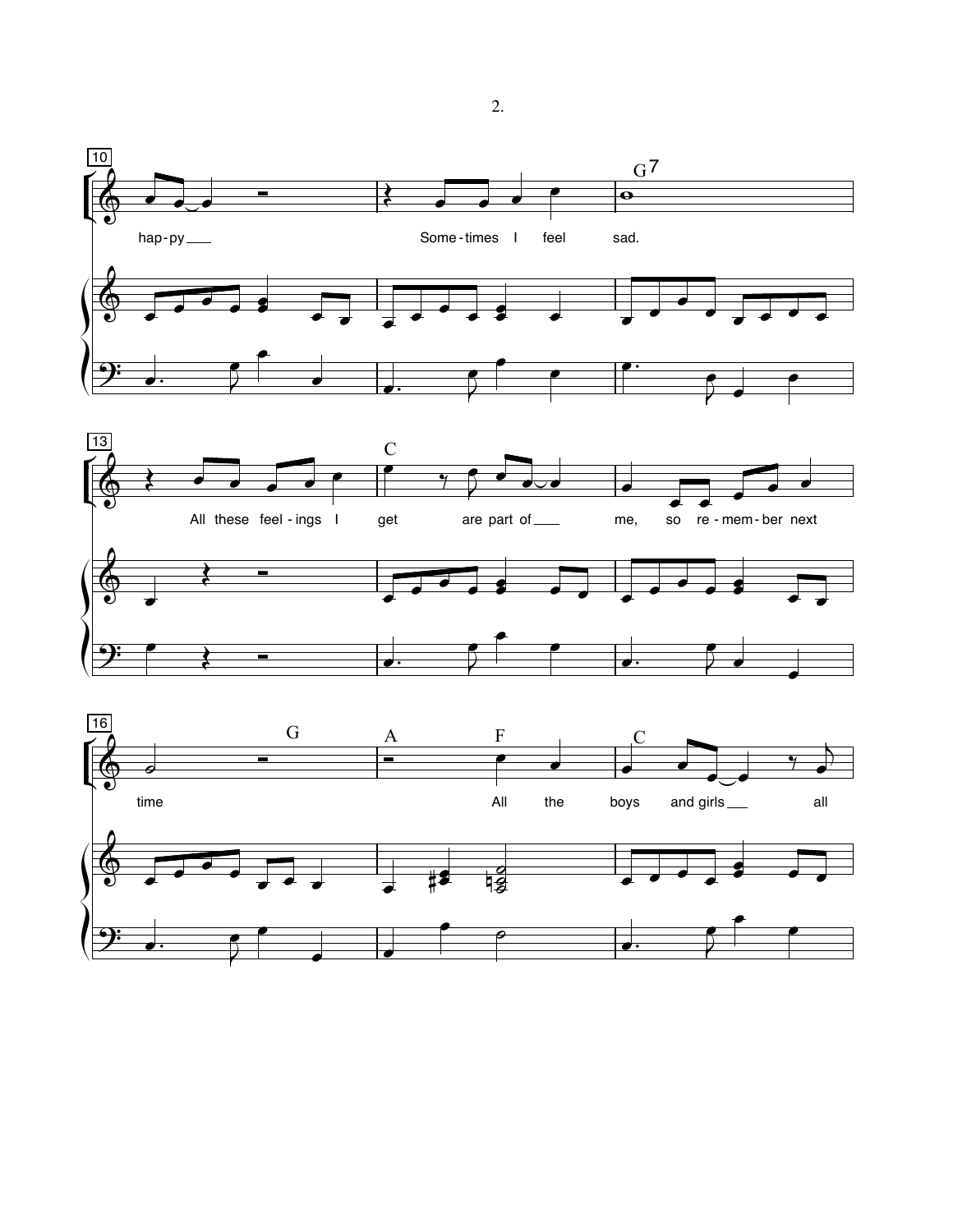





 $\mathfrak{Z}$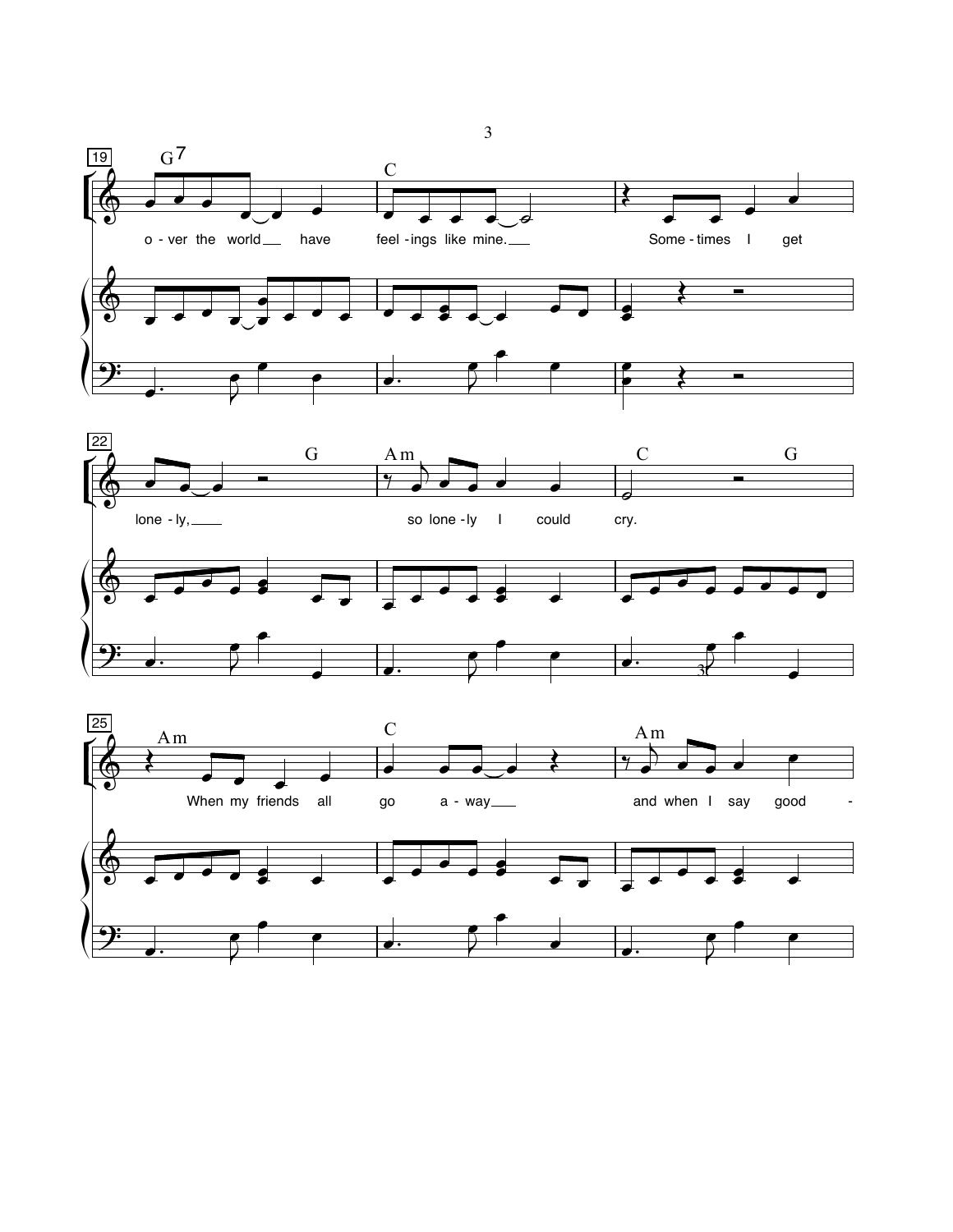



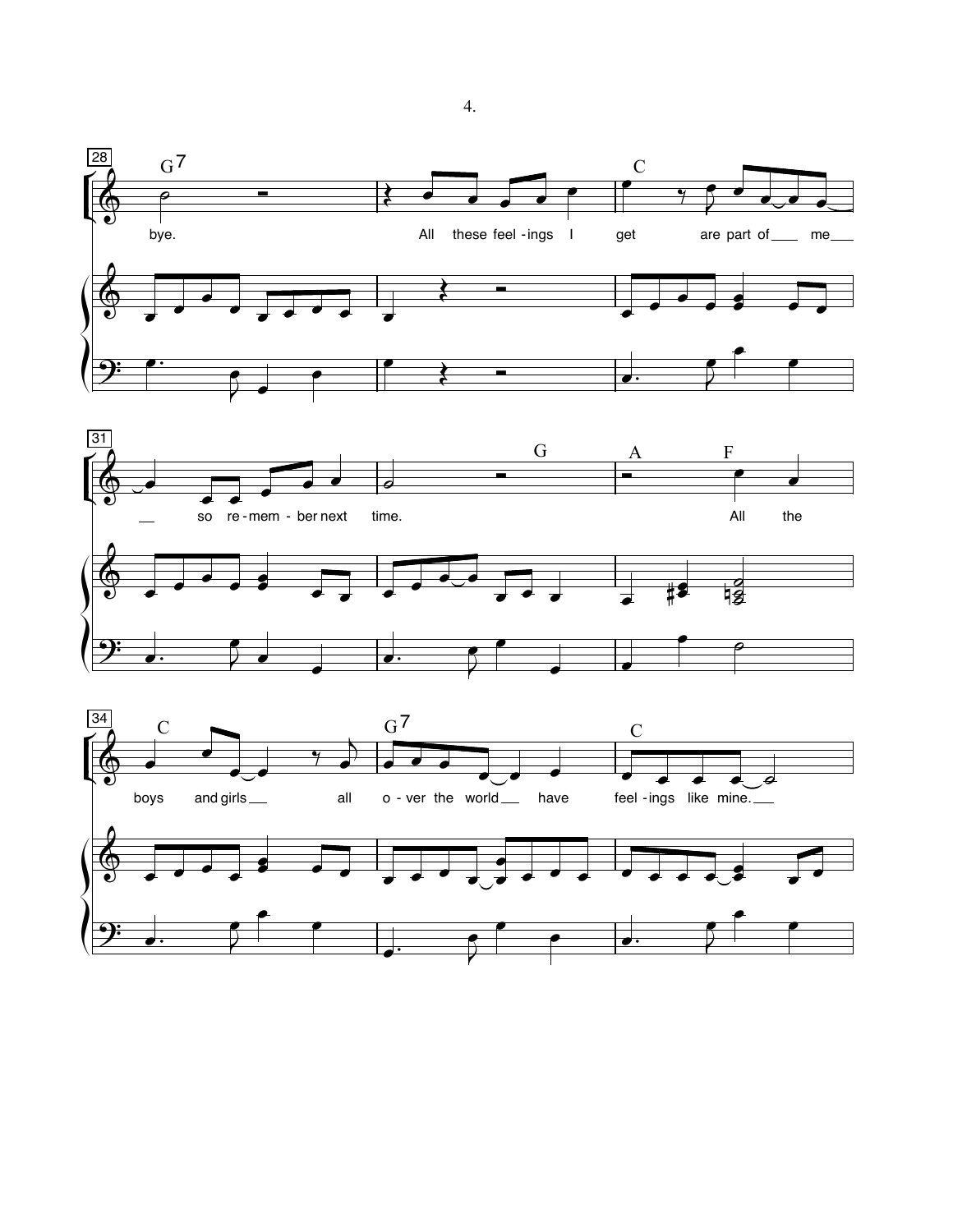





5.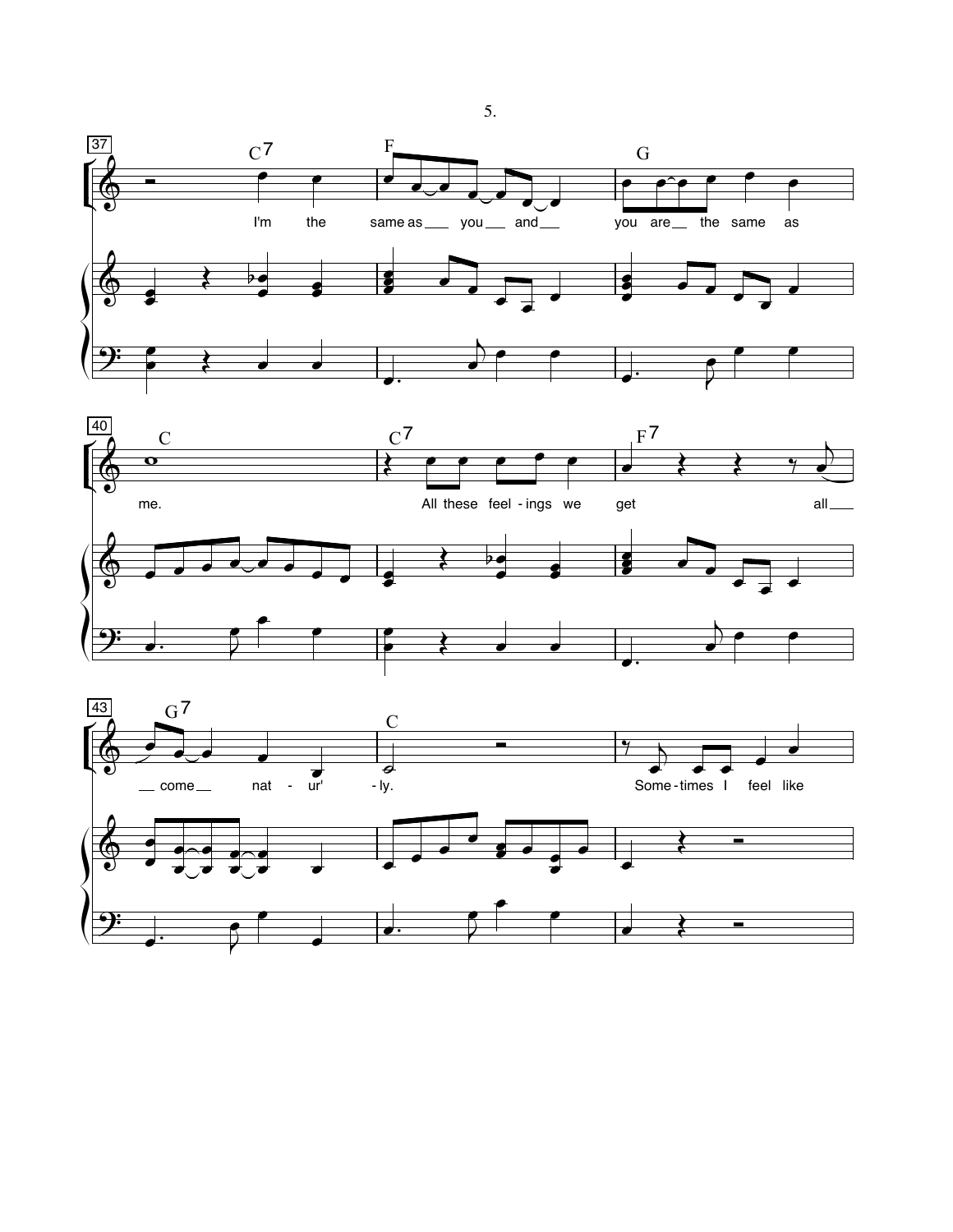



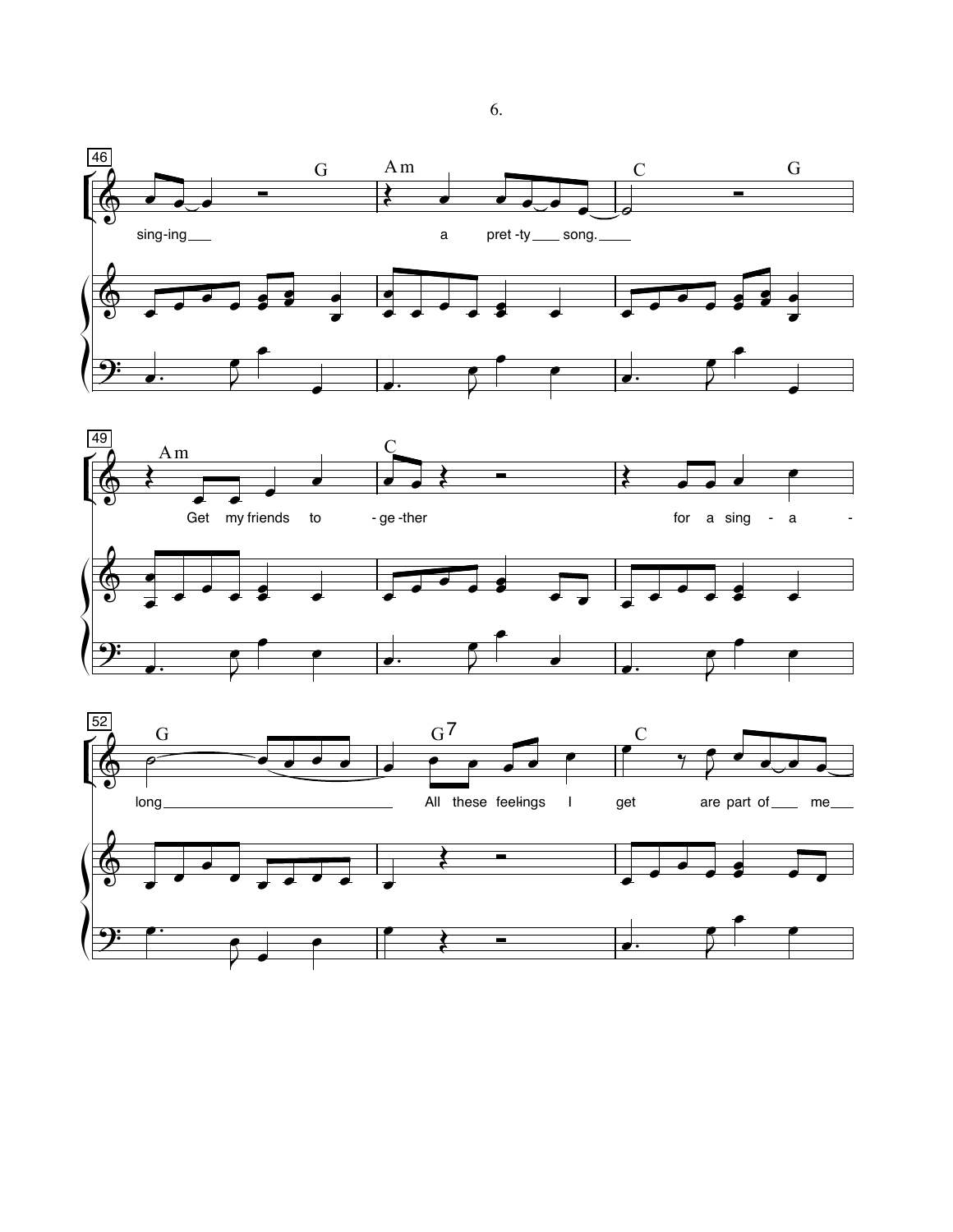